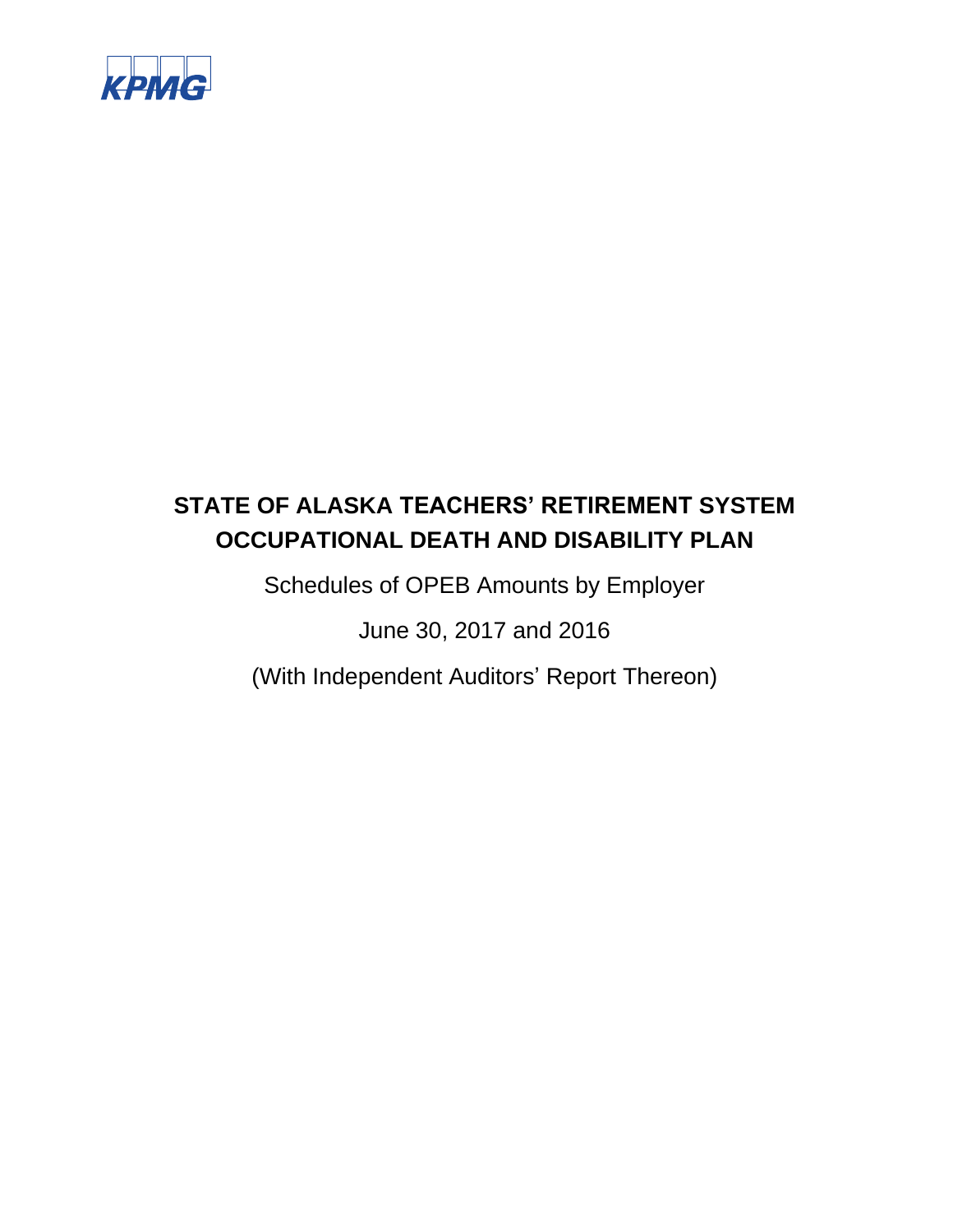### **Table of Contents**

|                                                | Page |
|------------------------------------------------|------|
| Independent Auditors' Report                   |      |
| Schedules of OPEB Amounts by Employer          |      |
| Notes to Schedules of OPEB Amounts by Employer |      |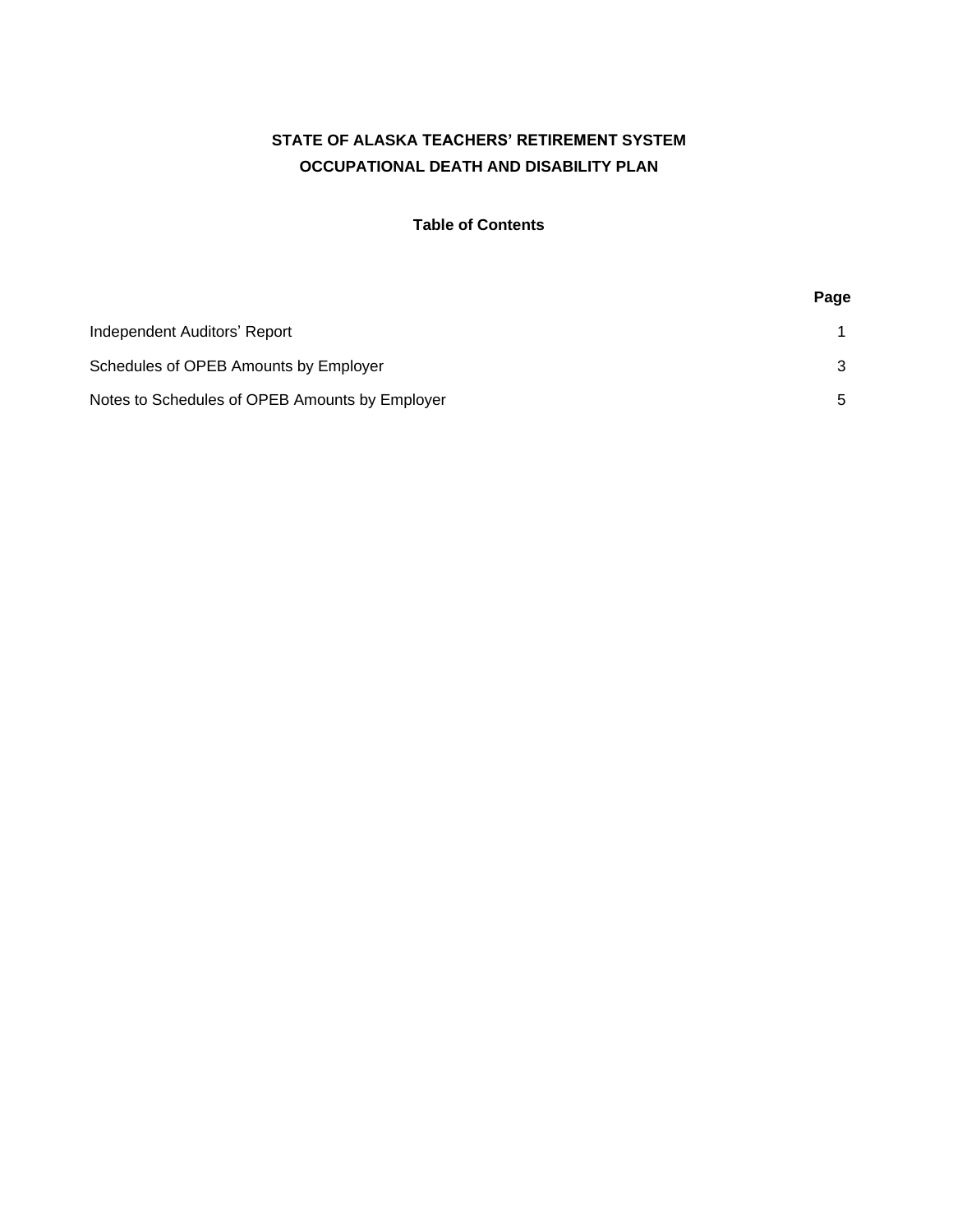

KPMG LLP Suite 600 701 West Eighth Avenue Anchorage, AK 99501

#### **Independent Auditors' Report**

The Division of Retirement and Benefits and Members of the Alaska Retirement Management Board State of Alaska Teachers' Retirement System:

We have audited the total for all entities of the columns titled net OPEB asset, total deferred outflows of resources, total deferred inflows of resources, and total OPEB expense (specified column totals) included in the accompanying schedule of OPEB amounts by employer of the State of Alaska Teachers' Retirement System Occupational Death and Disability Plan (the Plan) as of and for the year ended June 30, 2017 and the total for all entities of the column titled net OPEB asset (specified column total) included in the accompanying schedule of OPEB amounts by employer of the Plan as of June 30,2016, and the related notes.

#### *Management's Responsibility for the Schedules*

Management is responsible for the preparation and fair presentation of these schedules in accordance with U.S. generally accepted accounting principles; this includes the design, implementation, and maintenance of internal control relevant to the preparation and fair presentation of the schedules that are free from material misstatement, whether due to fraud or error.

#### *Auditors' Responsibility*

Our responsibility is to express opinions on the specified column totals included in the schedules of OPEB amounts by employer based on our audits. We conducted our audits in accordance with auditing standards generally accepted in the United States of America. Those standards require that we plan and perform the audit to obtain reasonable assurance about whether the specified column totals included in the schedules of OPEB amounts by employer are free from material misstatement.

An audit involves performing procedures to obtain audit evidence about the amounts and disclosures in the specified column totals included in the schedule of OPEB amounts by employer. The procedures selected depend on the auditors' judgment, including the assessment of the risks of material misstatement of the specified column totals included in the schedule of OPEB amounts by employer, whether due to fraud or error. In making those risk assessments, the auditor considers internal control relevant to the entity's preparation and fair presentation of the specified column totals included in the schedule of OPEB amounts by employer in order to design audit procedures that are appropriate in the circumstances, but not for the purpose of expressing an opinion on the effectiveness of the entity's internal control. Accordingly, we express no such opinion. An audit also includes evaluating the appropriateness of accounting policies used and the reasonableness of significant accounting estimates made by management, as well as evaluating the overall presentation of the specified column totals included in the schedule of OPEB amounts by employer.

We believe that the audit evidence we have obtained is sufficient and appropriate to provide a basis for our audit opinions.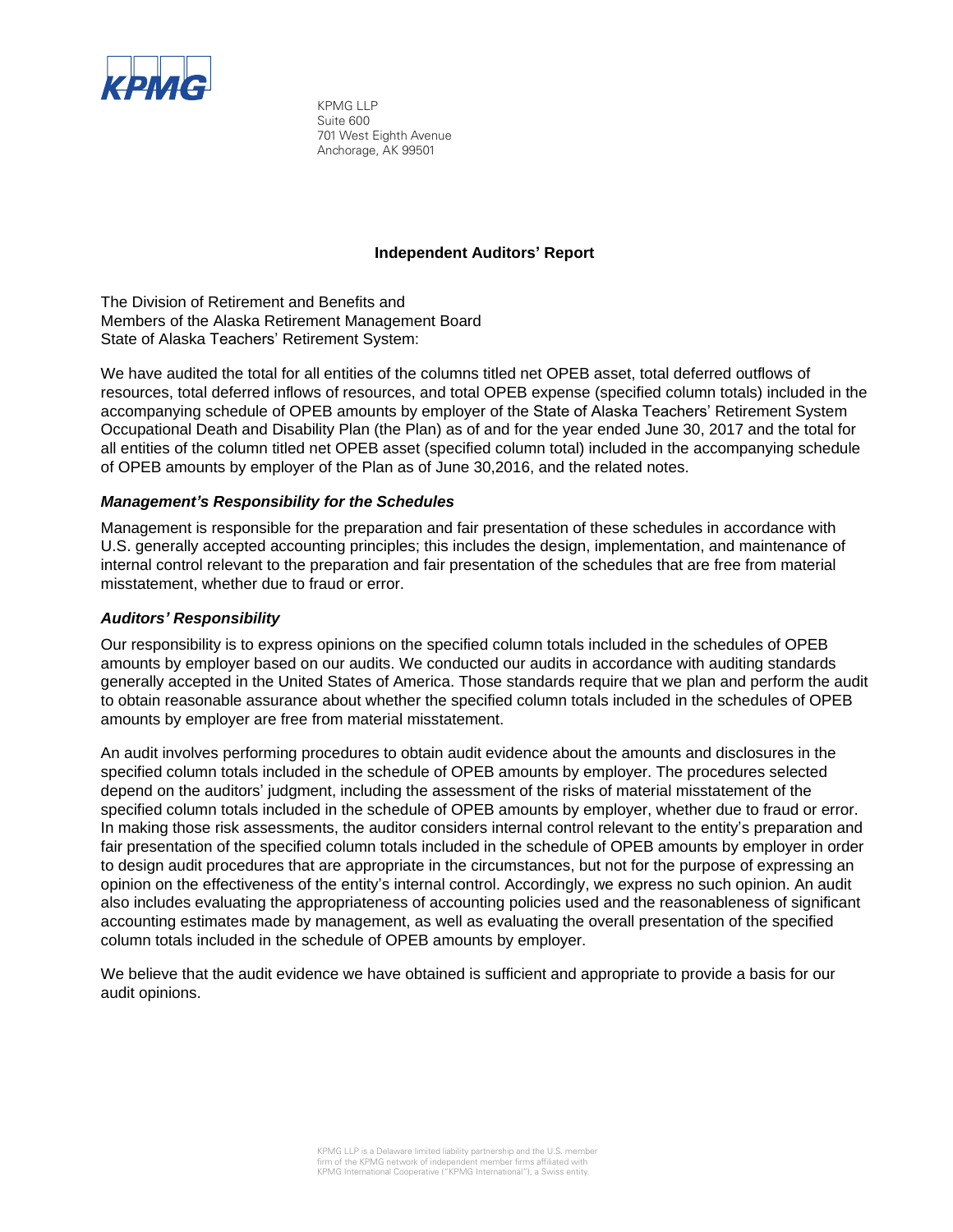

### *Opinions*

In our opinion, the schedules referred to above present fairly, in all material respects, the net OPEB asset, total deferred outflows of resources, total deferred inflows of resources, and total OPEB expense for the total of all participating entities for the Plan as of and for the year ended June 30, 2017, and the net OPEB asset for the total of all participating entities for the Plan as of June 30, 2016, in accordance with U.S. generally accepted accounting principles.

#### *Other Matter*

We have audited, in accordance with auditing standards generally accepted in the United States of America the financial statements of the State of Alaska Teachers' Retirement System, which includes the Occupational Death and Disability Plan, as of and for the year ended June 30, 2017, and our report thereon, dated December 5, 2017, expressed an unmodified opinion on those financial statements.

#### *Restriction on Use*

Our report is intended solely for the information and use of the State of Alaska Teachers' Retirement System management, the members of the Alaska Retirement Management Board, State of Alaska Teachers' Retirement System Occupational Death and Disability Plan employers, and their auditors, and is not intended to be and should not be used by anyone other than these specified parties.



Anchorage, Alaska October 26, 2018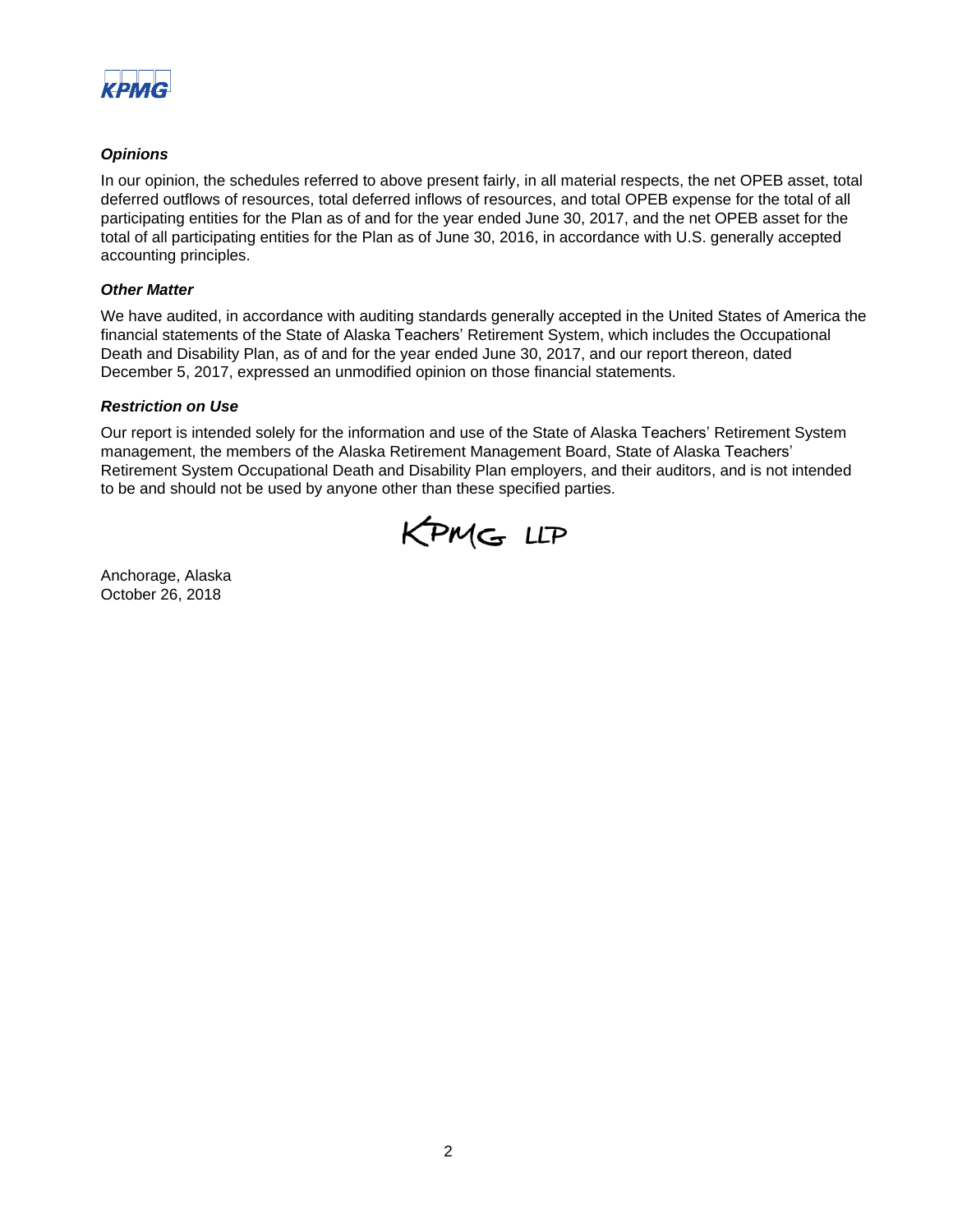Schedules of OPEB Amounts by Employer

As of and for the years ended June 30, 2017 and 2016

**Deferred outflows of resources as of June 30, 2017 Net OPEB Asset**

|                                                               |                    |                   |                   |                           | Changes in<br>proportion and<br>difference<br>between<br>employer<br>contributions<br>and |                                                   |
|---------------------------------------------------------------|--------------------|-------------------|-------------------|---------------------------|-------------------------------------------------------------------------------------------|---------------------------------------------------|
| Employer                                                      | Employer<br>number | June 30, 2017     | June 30, 2016     | Changes of<br>assumptions | proportionate<br>share of<br>contributions                                                | <b>Total deferred</b><br>outflows of<br>resources |
| Employer:                                                     |                    |                   |                   |                           |                                                                                           |                                                   |
| Anchorage SD                                                  | 701                | \$<br>1,008,824   | 970,360           |                           | 7,102                                                                                     | 7,102                                             |
| Cordova City SD                                               | 704                | 7,654             | 6,025             | ä,                        |                                                                                           |                                                   |
| Craig City SD<br>Fairbanks North Star Borough SD              | 705<br>706         | 9,386<br>280,781  | 9,123<br>261,648  |                           | 152                                                                                       | 152                                               |
| Haines Borough SD                                             | 707                | 10,577            | 11,718            |                           | 1,472                                                                                     | 1,472                                             |
| Hoonah City SD                                                | 708                | 5,320             | 3,701             |                           |                                                                                           |                                                   |
| Hydaburg City SD                                              | 709                | 2,387             | 4,346             |                           | 1,873                                                                                     | 1,873                                             |
| Juneau Borough SD                                             | 710                | 101,440           | 98,441            |                           | 1,501                                                                                     | 1,501                                             |
| Kake City SD                                                  | 712                | 6.091             | 6.290             |                           | 434                                                                                       | 434                                               |
| Ketchikan Gateway Borough SD                                  | 714<br>717         | 51,708            | 51,055            |                           | 1,559                                                                                     | 1,559                                             |
| Klawock City SD<br>Kodiak Island Borough SD                   | 718                | 4,787<br>88,949   | 3,642<br>79,082   |                           | $\overline{\phantom{m}}$<br>L.                                                            | $\overline{\phantom{a}}$<br>L,                    |
| Nenana City SD                                                | 719                | 9,610             | 8,148             |                           | $\overline{a}$                                                                            | $\overline{a}$                                    |
| Nome City SD                                                  | 720                | 21,484            | 22,458            |                           | 1,776                                                                                     | 1,776                                             |
| Matanuska-Susitna Borough SD                                  | 722                | 360,315           | 330,091           |                           | $\overline{\phantom{a}}$                                                                  | $\overline{\phantom{a}}$                          |
| Pelican City SD                                               | 723                | 586               | 517               | L,                        | L.                                                                                        | $\overline{a}$                                    |
| Petersburg City SD                                            | 724                | 7,643             | 8,590             |                           | 1,175                                                                                     | 1,175                                             |
| Sitka Borough SD                                              | 727<br>728         | 35.069            | 32.801            |                           | -<br>$\overline{a}$                                                                       | $\overline{a}$                                    |
| Skagway City SD<br>Unalaska City SD                           | 729                | 5,115<br>11,208   | 3,460<br>12,677   | ÷,                        | 1,796                                                                                     | 1,796                                             |
| Valdez City SD                                                | 730                | 14,336            | 9,601             |                           | $\overline{a}$                                                                            |                                                   |
| Wrangell Public SD                                            | 731                | 8,703             | 7,812             |                           |                                                                                           |                                                   |
| <b>Yakutat SD</b>                                             | 732                | 2,137             | 1,016             |                           |                                                                                           |                                                   |
| University of Alaska                                          | 733                | 75,049            | 70,910            |                           |                                                                                           | L,                                                |
| Galena City SD                                                | 735                | 21,198            | 18,950            | ٠                         |                                                                                           |                                                   |
| North Slope Borough SD<br>State of Alaska                     | 736<br>737         | 99,168<br>11,712  | 98,480<br>12,897  | ÷.                        | 3,499<br>1,560                                                                            | 3,499<br>1,560                                    |
| <b>Bristol Bay Borough SD</b>                                 | 742                | 3,628             | 4,931             |                           | 1,330                                                                                     | 1,330                                             |
| Southeast Regional Resource Center                            | 743                | 4,626             | 4,490             |                           | 69                                                                                        | 69                                                |
| Dillingham City SD                                            | 744                | 19,015            | 22,428            |                           | 3,882                                                                                     | 3,882                                             |
| Kenai Peninsula Borough SD                                    | 746                | 214,673           | 203,150           |                           |                                                                                           |                                                   |
| Saint Mary's SD                                               | 748                | 5,357             | 5,802             |                           | 626                                                                                       | 626                                               |
| Northwest Arctic Borough SD                                   | 751<br>752         | 101,913           | 98,999            | $\overline{a}$            | 1,597<br>4,087                                                                            | 1,597<br>4,087                                    |
| <b>Bering Strait SD</b><br>Lower Yukon SD                     | 753                | 118,245<br>85,035 | 117,330<br>88,780 | $\overline{a}$            | 6,927                                                                                     | 6,927                                             |
| Lower Kuskokwim SD                                            | 754                | 163,789           | 152,700           |                           |                                                                                           |                                                   |
| Kuspuk SD                                                     | 755                | 18,946            | 17,740            |                           | $\overline{\phantom{a}}$                                                                  | $\overline{\phantom{a}}$                          |
| Southwest Region SD                                           | 756                | 36,504            | 32.413            |                           | Ĭ.                                                                                        | L,                                                |
| Lake And Peninsula Borough SD                                 | 757                | 24,962            | 26,654            |                           | 2,570                                                                                     | 2,570                                             |
| Aleutian Region SD                                            | 758                | 2,812             | 2,883             |                           | 181                                                                                       | 181                                               |
| <b>Pribilof SD</b><br><b>Iditarod Area SD</b>                 | 759<br>761         | 4,220<br>12,833   | 4,526<br>8,172    |                           | 453                                                                                       | 453                                               |
| Yukon / Koyukuk SD                                            | 762                | 26,539            | 27,838            | $\overline{\phantom{a}}$  | 2,279                                                                                     | 2,279                                             |
| Yukon Flats SD                                                | 763                | 15,383            | 15,338            | ÷.                        | 599                                                                                       | 599                                               |
| Denali Borough SD                                             | 764                | 11,315            | 8,938             | ä,                        |                                                                                           |                                                   |
| Delta/Greely SD                                               | 765                | 16,414            | 16,381            |                           | 653                                                                                       | 653                                               |
| Alaska Gateway SD                                             | 766                | 14,227            | 11,642            |                           |                                                                                           |                                                   |
| Copper River SD<br>Chatham SD                                 | 767<br>768         | 7,217<br>8,171    | 7,266<br>6,989    |                           | 344                                                                                       | 344                                               |
| Southeast Island SD                                           | 769                | 11,792            | 11,387            |                           | 124                                                                                       | 124                                               |
| Annette Island SD                                             | 770                | 16,351            | 14,563            |                           |                                                                                           |                                                   |
| Chugach SD                                                    | 771                | 3,333             | 3,320             |                           | 126                                                                                       | 126                                               |
| Tanana SD                                                     | 775                | 1,284             | 2,502             | L,                        | 1,156                                                                                     | 1,156                                             |
| Kashunamiut SD                                                | 777                | 11,926            | 13,396            |                           | 1,827                                                                                     | 1,827                                             |
| Yupiit SD                                                     | 778                | 26,171            | 25,445            |                           | 430                                                                                       | 430                                               |
| Special Education Service Agency<br>Aleutians East Borough SD | 779<br>780         | 5,559<br>14,523   | 5,239<br>12,919   |                           | ÷                                                                                         | $\overline{a}$                                    |
|                                                               |                    |                   |                   |                           |                                                                                           |                                                   |
| Total attributable to employer contributions                  |                    | \$<br>3,268,000   | 3,118,000         | L.                        | 53,159                                                                                    | 53,159                                            |

See accompanying notes to schedules of OPEB amounts by employer.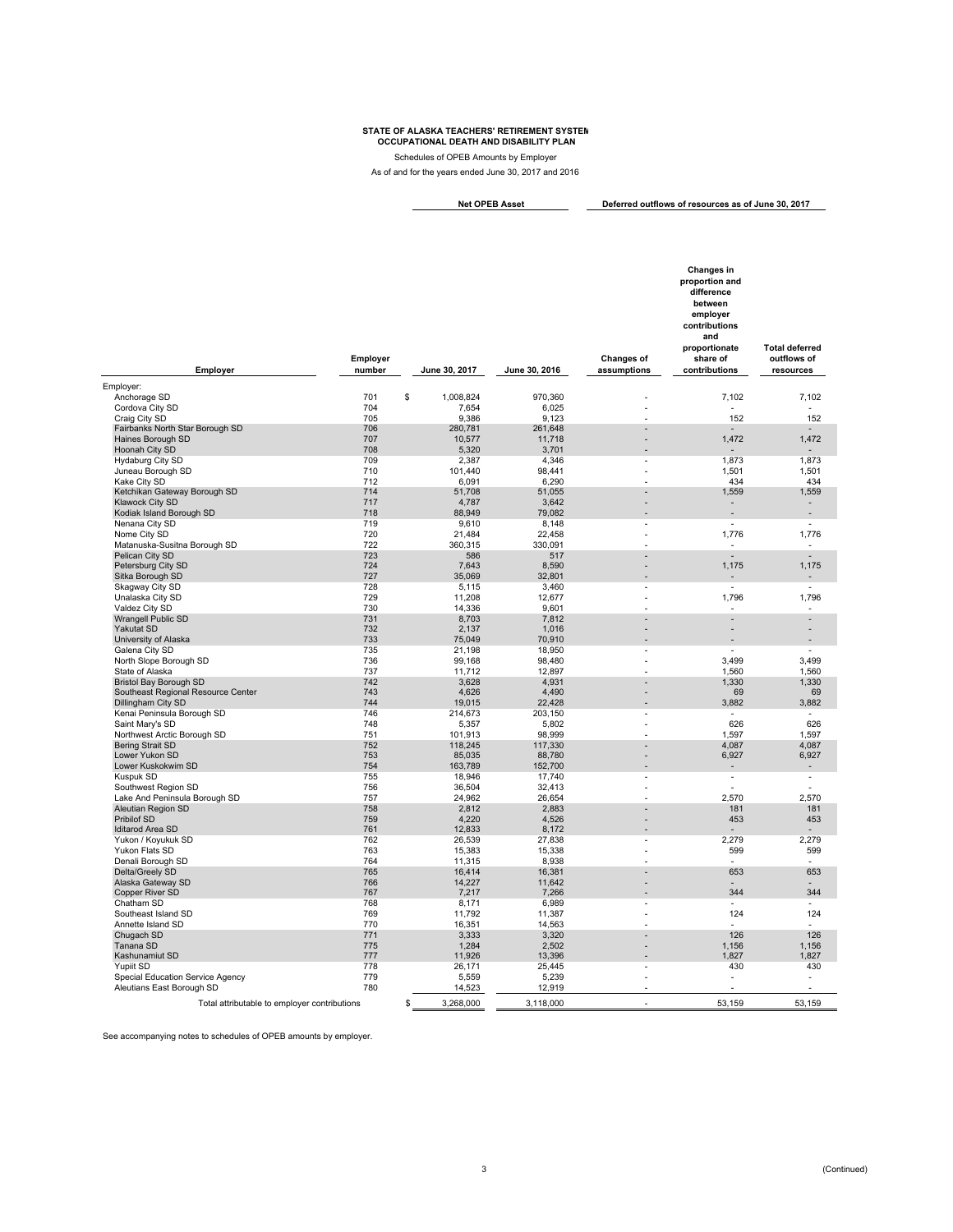| Deferred inflows of resources as of June 30, 2017                    |                                  |                                                                                                               |                                                                                                                                         |                                                  |                                           | <b>OPEB</b> expense<br>for the year ended June 30, 2017                                                                                                                                            |                              |
|----------------------------------------------------------------------|----------------------------------|---------------------------------------------------------------------------------------------------------------|-----------------------------------------------------------------------------------------------------------------------------------------|--------------------------------------------------|-------------------------------------------|----------------------------------------------------------------------------------------------------------------------------------------------------------------------------------------------------|------------------------------|
| <b>Difference</b><br>between<br>expected and<br>actual<br>experience | <b>Changes of</b><br>assumptions | Net difference<br>between<br>projected and<br>actual<br>investment<br>earnings on<br>OPEB plan<br>investments | Changes in<br>proportion and<br>difference<br>between<br>employer<br>contributions<br>and<br>proportionate<br>share of<br>contributions | <b>Total deferred</b><br>inflows of<br>resources | Proportionate<br>share of OPEB<br>expense | <b>Net amortization</b><br>of deferred<br>amounts from<br>changes in<br>proportion and<br>differences<br>between<br>employer<br>contributions<br>and<br>proportionate<br>share of<br>contributions | <b>Total OPEB</b><br>expense |
| 4,193                                                                |                                  | 38,277                                                                                                        | $\overline{a}$                                                                                                                          | 42,470                                           | (3,834)                                   | 743                                                                                                                                                                                                | (3,091)                      |
| 32                                                                   |                                  | 290                                                                                                           | 1,157                                                                                                                                   | 1,479                                            | (29)                                      | (121)                                                                                                                                                                                              | (150)                        |
| 39                                                                   | Ĭ.                               | 356                                                                                                           |                                                                                                                                         | 395                                              | (36)                                      | 16                                                                                                                                                                                                 | (20)                         |
| 1,167                                                                | $\overline{a}$                   | 10,654                                                                                                        | 5,656                                                                                                                                   | 17,477                                           | (1,067)                                   | (589)                                                                                                                                                                                              | (1,656)                      |
| 44                                                                   |                                  | 401                                                                                                           |                                                                                                                                         | 445                                              | (40)                                      | 153                                                                                                                                                                                                | 113                          |
| 22                                                                   |                                  | 202                                                                                                           | 1,244                                                                                                                                   | 1,468                                            | (20)                                      | (130)                                                                                                                                                                                              | (150)                        |
| 10                                                                   |                                  | 91                                                                                                            | $\qquad \qquad \blacksquare$                                                                                                            | 101                                              | (9)                                       | 195                                                                                                                                                                                                | 186                          |
| 422                                                                  | ä,                               | 3,849                                                                                                         | ÷.                                                                                                                                      | 4,271                                            | (385)                                     | 156                                                                                                                                                                                                | (229)                        |
| 25                                                                   |                                  | 231                                                                                                           | $\overline{a}$                                                                                                                          | 256                                              | (23)                                      | 45                                                                                                                                                                                                 | 22                           |
| 215                                                                  |                                  | 1,962                                                                                                         | $\overline{\phantom{a}}$                                                                                                                | 2,177                                            | (196)                                     | 162                                                                                                                                                                                                | (34)                         |
| 20<br>370                                                            | L,                               | 182<br>3,375                                                                                                  | 838<br>5,238                                                                                                                            | 1,040<br>8,983                                   | (18)<br>(338)                             | (87)<br>(546)                                                                                                                                                                                      | (105)                        |
| 40                                                                   |                                  | 365                                                                                                           | 924                                                                                                                                     | 1,329                                            | (37)                                      | (96)                                                                                                                                                                                               | (884)<br>(133)               |
| 89                                                                   | Ĭ.                               | 815                                                                                                           | ۰.                                                                                                                                      | 904                                              | (82)                                      | 185                                                                                                                                                                                                | 103                          |
| 1,498                                                                |                                  | 13,672                                                                                                        | 12,397                                                                                                                                  | 27,567                                           | (1, 369)                                  | (1, 291)                                                                                                                                                                                           | (2,660)                      |
| $\sqrt{2}$                                                           | L                                | 22                                                                                                            | 38                                                                                                                                      | 62                                               | (2)                                       | (4)                                                                                                                                                                                                | (6)                          |
| 32                                                                   | Ĭ.                               | 290                                                                                                           | $\overline{a}$                                                                                                                          | 322                                              | (29)                                      | 122                                                                                                                                                                                                | 93                           |
| 146                                                                  |                                  | 1,331                                                                                                         | 596                                                                                                                                     | 2,073                                            | (133)                                     | (62)                                                                                                                                                                                               | (195)                        |
| 21                                                                   | Ĭ.                               | 194                                                                                                           | 1,286                                                                                                                                   | 1,501                                            | (19)                                      | (134)                                                                                                                                                                                              | (153)                        |
| 47                                                                   | L.                               | 425                                                                                                           |                                                                                                                                         | 472                                              | (43)                                      | 187                                                                                                                                                                                                | 144                          |
| 60                                                                   |                                  | 544                                                                                                           | 3,692                                                                                                                                   | 4,296                                            | (54)                                      | (385)                                                                                                                                                                                              | (439)                        |
| 36                                                                   |                                  | 330                                                                                                           | 446                                                                                                                                     | 812                                              | (33)                                      | (46)                                                                                                                                                                                               | (79)                         |
| 9<br>312                                                             | Ĭ.                               | 81<br>2,848                                                                                                   | 927<br>629                                                                                                                              | 1,017<br>3,789                                   | (8)<br>(285)                              | (97)<br>(66)                                                                                                                                                                                       | (105)<br>(351)               |
| 88                                                                   | Ĭ.                               | 804                                                                                                           | 1,154                                                                                                                                   | 2,046                                            | (81)                                      | (120)                                                                                                                                                                                              | (201)                        |
| 412                                                                  | L                                | 3,763                                                                                                         | $\blacksquare$                                                                                                                          | 4,175                                            | (377)                                     | 364                                                                                                                                                                                                | (13)                         |
| 49                                                                   |                                  | 444                                                                                                           | $\overline{a}$                                                                                                                          | 493                                              | (44)                                      | 163                                                                                                                                                                                                | 119                          |
| 15                                                                   |                                  | 138                                                                                                           | $\overline{a}$                                                                                                                          | 153                                              | (14)                                      | 139                                                                                                                                                                                                | 125                          |
| 19                                                                   |                                  | 176                                                                                                           | $\overline{a}$                                                                                                                          | 195                                              | (18)                                      | $\overline{7}$                                                                                                                                                                                     | (11)                         |
| 79                                                                   |                                  | 722                                                                                                           |                                                                                                                                         | 801                                              | (72)                                      | 404                                                                                                                                                                                                | 332                          |
| 892                                                                  | $\overline{a}$                   | 8,145                                                                                                         | 1,512                                                                                                                                   | 10,549                                           | (816)                                     | (158)                                                                                                                                                                                              | (974)                        |
| 22                                                                   |                                  | 203                                                                                                           | $\overline{\phantom{0}}$                                                                                                                | 225                                              | (20)                                      | 65                                                                                                                                                                                                 | 45                           |
| 424<br>492                                                           | $\overline{a}$                   | 3,867                                                                                                         | $\overline{a}$                                                                                                                          | 4,291                                            | (387)                                     | 166<br>426                                                                                                                                                                                         | (221)                        |
| 353                                                                  | $\overline{a}$                   | 4,487<br>3,227                                                                                                | $\overline{\phantom{a}}$                                                                                                                | 4,979<br>3,580                                   | (449)<br>(323)                            | 722                                                                                                                                                                                                | (23)<br>399                  |
| 681                                                                  |                                  | 6,215                                                                                                         | 3,234                                                                                                                                   | 10,130                                           | (622)                                     | (337)                                                                                                                                                                                              | (959)                        |
| 79                                                                   | $\overline{a}$                   | 719                                                                                                           | 304                                                                                                                                     | 1,102                                            | (72)                                      | (32)                                                                                                                                                                                               | (104)                        |
| 152                                                                  |                                  | 1,385                                                                                                         | 2,188                                                                                                                                   | 3,725                                            | (139)                                     | (228)                                                                                                                                                                                              | (367)                        |
| 104                                                                  | Ĭ.                               | 947                                                                                                           | $\blacksquare$                                                                                                                          | 1,051                                            | (95)                                      | 268                                                                                                                                                                                                | 173                          |
| 12                                                                   |                                  | 107                                                                                                           | $\overline{\phantom{a}}$                                                                                                                | 119                                              | (11)                                      | 19                                                                                                                                                                                                 | 8                            |
| 18                                                                   |                                  | 160                                                                                                           | $\overline{\phantom{a}}$                                                                                                                | 178                                              | (16)                                      | 47                                                                                                                                                                                                 | 31                           |
| 53<br>110                                                            |                                  | 487                                                                                                           | 3,688                                                                                                                                   | 4,228                                            | (49)                                      | (384)                                                                                                                                                                                              | (433)                        |
| 64                                                                   |                                  | 1,007<br>584                                                                                                  |                                                                                                                                         | 1,117<br>648                                     | (101)<br>(58)                             | 237<br>62                                                                                                                                                                                          | 136<br>$\overline{4}$        |
| 47                                                                   | í.                               | 429                                                                                                           | 1,683                                                                                                                                   | 2,159                                            | (43)                                      | (175)                                                                                                                                                                                              | (218)                        |
| 68                                                                   |                                  | 623                                                                                                           | -                                                                                                                                       | 691                                              | (62)                                      | 68                                                                                                                                                                                                 | 6                            |
| 59                                                                   |                                  | 540                                                                                                           | 1,750                                                                                                                                   | 2,349                                            | (54)                                      | (182)                                                                                                                                                                                              |                              |
| 30                                                                   |                                  | 274                                                                                                           | $\blacksquare$                                                                                                                          | 304                                              | (27)                                      | 36                                                                                                                                                                                                 | $\overset{(236)}{9}$         |
| 34                                                                   | $\overline{a}$                   | 310                                                                                                           | 731                                                                                                                                     | 1,075                                            | (31)                                      | (76)                                                                                                                                                                                               | (107)                        |
| 49                                                                   | $\overline{a}$                   | 447                                                                                                           |                                                                                                                                         | 496                                              | (45)                                      | 13                                                                                                                                                                                                 | (32)                         |
| 68                                                                   | $\overline{a}$                   | 620                                                                                                           | 939                                                                                                                                     | 1,627                                            | (62)                                      | (98)                                                                                                                                                                                               | (160)                        |
| 14<br>$\,$ 5 $\,$                                                    |                                  | 126<br>49                                                                                                     | $\overline{\phantom{a}}$<br>$\overline{\phantom{a}}$                                                                                    | 140<br>54                                        | (13)                                      | 13<br>120                                                                                                                                                                                          | $\sim$<br>115                |
| 50                                                                   |                                  | 453                                                                                                           | L.                                                                                                                                      | 503                                              | (5)<br>(45)                               | 190                                                                                                                                                                                                | 145                          |
| 109                                                                  |                                  | 993                                                                                                           | ۰                                                                                                                                       | 1,102                                            | (99)                                      | 45                                                                                                                                                                                                 | (54)                         |
| 23                                                                   | $\overline{a}$                   | 211                                                                                                           | 59                                                                                                                                      | 293                                              | (21)                                      | (6)                                                                                                                                                                                                | (27)                         |
| 60                                                                   |                                  | 551                                                                                                           | 849                                                                                                                                     | 1,460                                            | (55)                                      | (88)                                                                                                                                                                                               | (143)                        |
| 13,585                                                               |                                  | 124,000                                                                                                       | 53,159                                                                                                                                  | 190,744                                          | (12, 415)                                 | ÷.                                                                                                                                                                                                 | (12, 415)                    |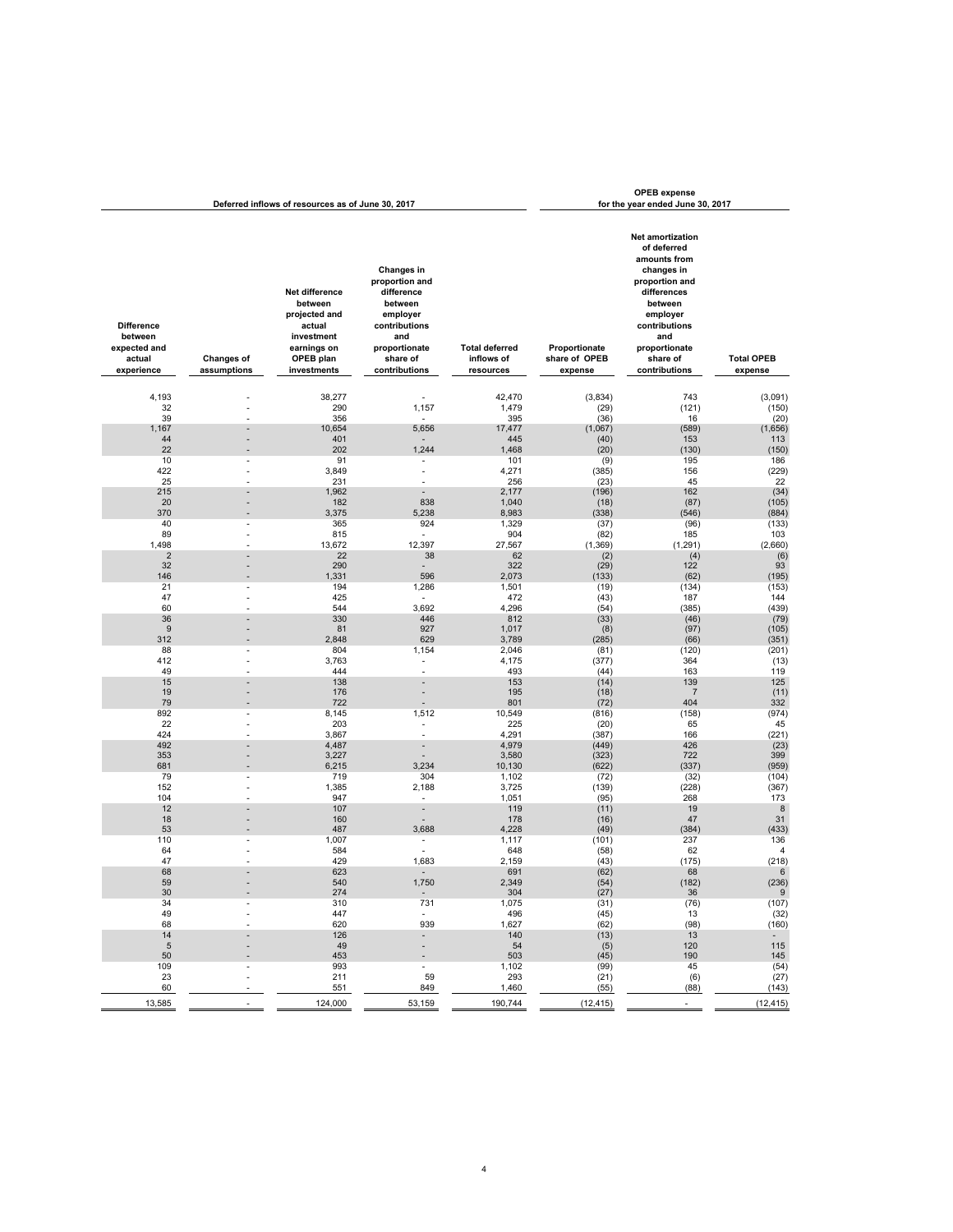Notes to Schedules of OPEB Amounts by Employer

June 30, 2017 and 2016

#### **(1) Plan Description**

The State of Alaska Teachers' Retirement System (System) Occupational Death and Disability Plan (Plan) is a cost-sharing, multiple-employer defined benefit other postemployment benefits (OPEB) plan that provides OPEB benefits for teachers and other eligible members.

The Plan is established under Alaska Statute 14.35 which defines benefit and contribution provisions and may be amended only by the State of Alaska (State) legislature. The Plan provides death benefits for beneficiaries of Plan participants and long-term disability benefits to all active members within the System.

#### *Death Benefits*

If (1) the death of an employee occurs before the employee's retirement and before the employee's normal retirement date, (2) the proximate cause of death is a bodily injury sustained or a hazard undergone while in the performance and within the scope of the employee's duties, and (3) the injury or hazard is not the proximate result of willful negligence of the employee, then a monthly survivor's pension shall be paid to the surviving spouse. If there is no surviving spouse or if the spouse later dies, the monthly survivor's pension shall be paid in equal parts to the dependent children of the employee.

The monthly survivor's pension section for survivors of Plan employees is 40% of the employee's monthly compensation in the month in which the employee dies. While the monthly survivor's pension is being paid, the employer shall make contributions on behalf of the employee's beneficiaries based on the deceased employee's gross monthly compensation at the time of occupational death.

#### *Disability Benefits*

A Plan member is eligible for an occupational disability benefit if employment is terminated because of a total and apparently permanent occupational disability before the employee's normal retirement date. The occupational disability benefits accrue beginning the first day of the month following termination of employment as a result of the disability and are payable the last day of the month. If a final determination granting the benefit is not made in time to pay the benefit when due, a retroactive payment shall be made to cover the period of deferment.

#### **(2) Basis of Presentation**

The schedules of OPEB amounts by employer (the Schedules) present amounts that are considered elements of the financial statements of the System and its participating employers. Accordingly, they do not purport to be a complete presentation of the financial position or changes in financial position of the System, its participating employers, or the State. The amounts presented in the Schedules are prepared in accordance with U.S. generally accepted accounting principles. Such preparation requires management of the Plan to make a number of estimates and assumptions relating to the reported amounts. Due to the inherent nature of these estimates, actual results could differ from those estimates.

#### **(3) Allocation Methodology**

GASB Statement No. 75, *Accounting and Financial Reporting for Postemployment Benefits Other Than Pensions*, requires participating employers in the Plan to recognize their proportionate share of the collective net OPEB asset, collective deferred outflows of resources, collective deferred inflows of resources, and collective OPEB expense. During the years ended June 30, 2017 and 2016, there were no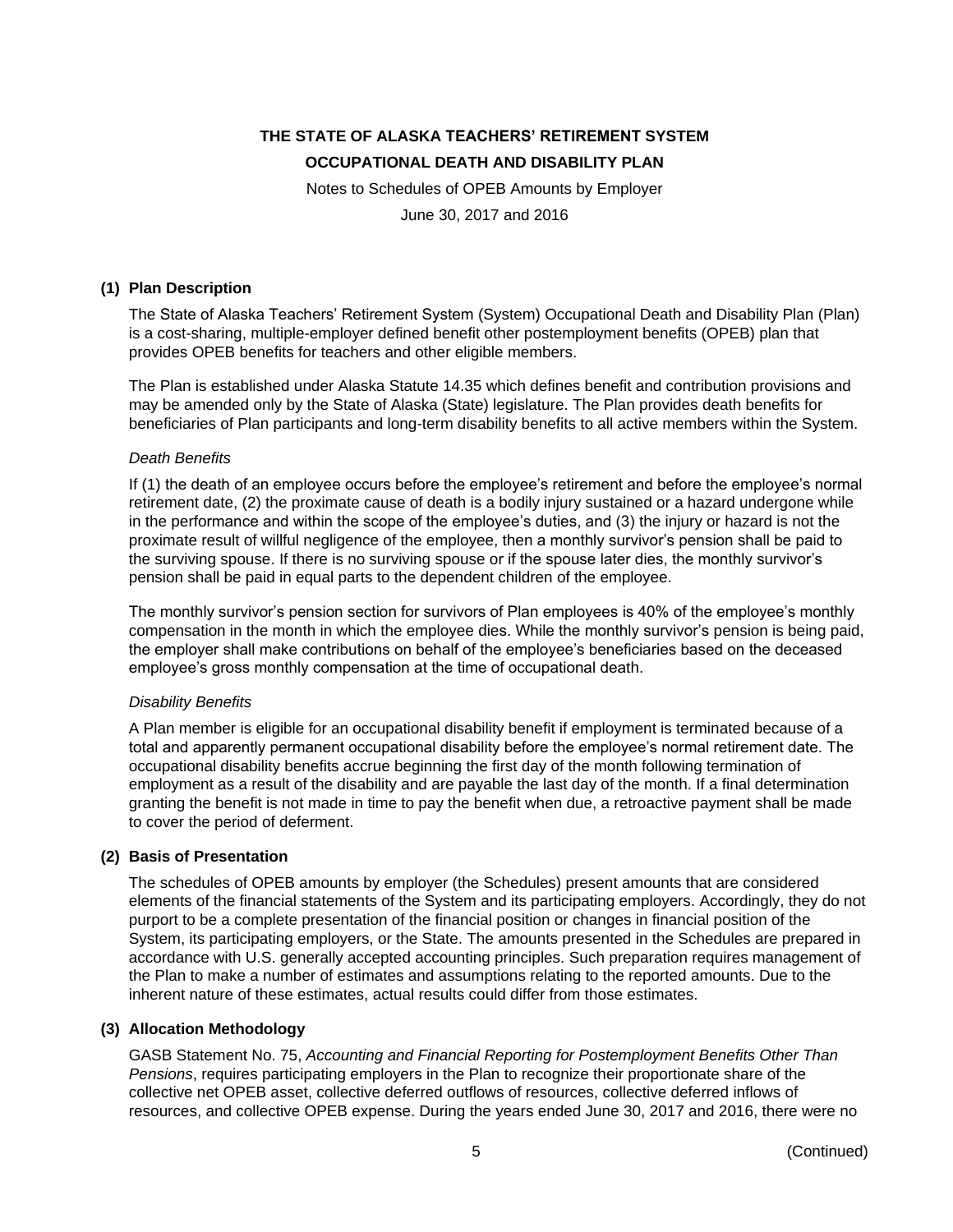Notes to Schedules of OPEB Amounts by Employer

June 30, 2017 and 2016

employer contributions to the Plan. For purposes of GASB Statement No. 75, management determined that since the contribution base of the Plan was comparable to that of the System's Retiree Medical Plan, the allocation percentages computed in the Retiree Medical Plan would be used for this Plan. Allocation percentages are presented in a separate audit report titled *State of Alaska Teachers' Retirement System Retiree Medical Plan Schedules of Employer Allocations*.

#### **(4) Contributions**

Employer contributions are actuarially determined and adopted by the Alaska Retirement Management Board (Board). Employer contributions were 0.00% of annual payroll for the year ended June 30, 2017.

#### **(5) Collective Net OPEB Asset**

*Components of the Collective Net OPEB Asset*

The components of the collective net OPEB asset of the Plan are as follows as of June 30:

|                             |   | 2017        | 2016          |
|-----------------------------|---|-------------|---------------|
| Total OPEB liability        | S | 263,000     | 19,000        |
| Plan fiduciary net position |   | 3,531,000   | 3,137,000     |
| Net OPEB asset              |   | (3,268,000) | (3, 118, 000) |

The total OPEB liability for the June 30, 2017 measurement date was determined by an actuarial valuation as of June 30, 2016, which was rolled forward to June 30, 2017. The total OPEB liability for the June 30, 2016 measurement date was determined by an actuarial valuation as of June 30, 2015, which was rolled forward to June 30, 2016. These actuarial valuations used the following actuarial assumptions as of both the June 30, 2017 and 2016 measurement dates:

| Inflation rate            | 3.12%                                                                                            |
|---------------------------|--------------------------------------------------------------------------------------------------|
| Salary increases:         | Graded by service, from 8.11% to 3.87%                                                           |
| Investment rate of return | 8.00%, net of OPEB plan investment expenses.<br>This is based on average inflation rate of 3.12% |
|                           | and a real rate of return of 4.88%.                                                              |

Post-termination mortality rates were based on 94% of the male rates and 97% of female rates of the RP-2000 Combined Mortality Table, 2000 Base Year projected to 2018 with Projection Scale BB, with a 3-year setback for males and 4-year setback for females. The rates for pre-termination mortality were 68% of the male and 60% of the female post-termination mortality rates (deaths were assumed to result from occupational causes 15% of the time). Disability mortality rates were in accordance with the RP-2000 Disabled Retiree Mortality Table, 2000 Base Year, projected to 2018 with Projection Scale BB.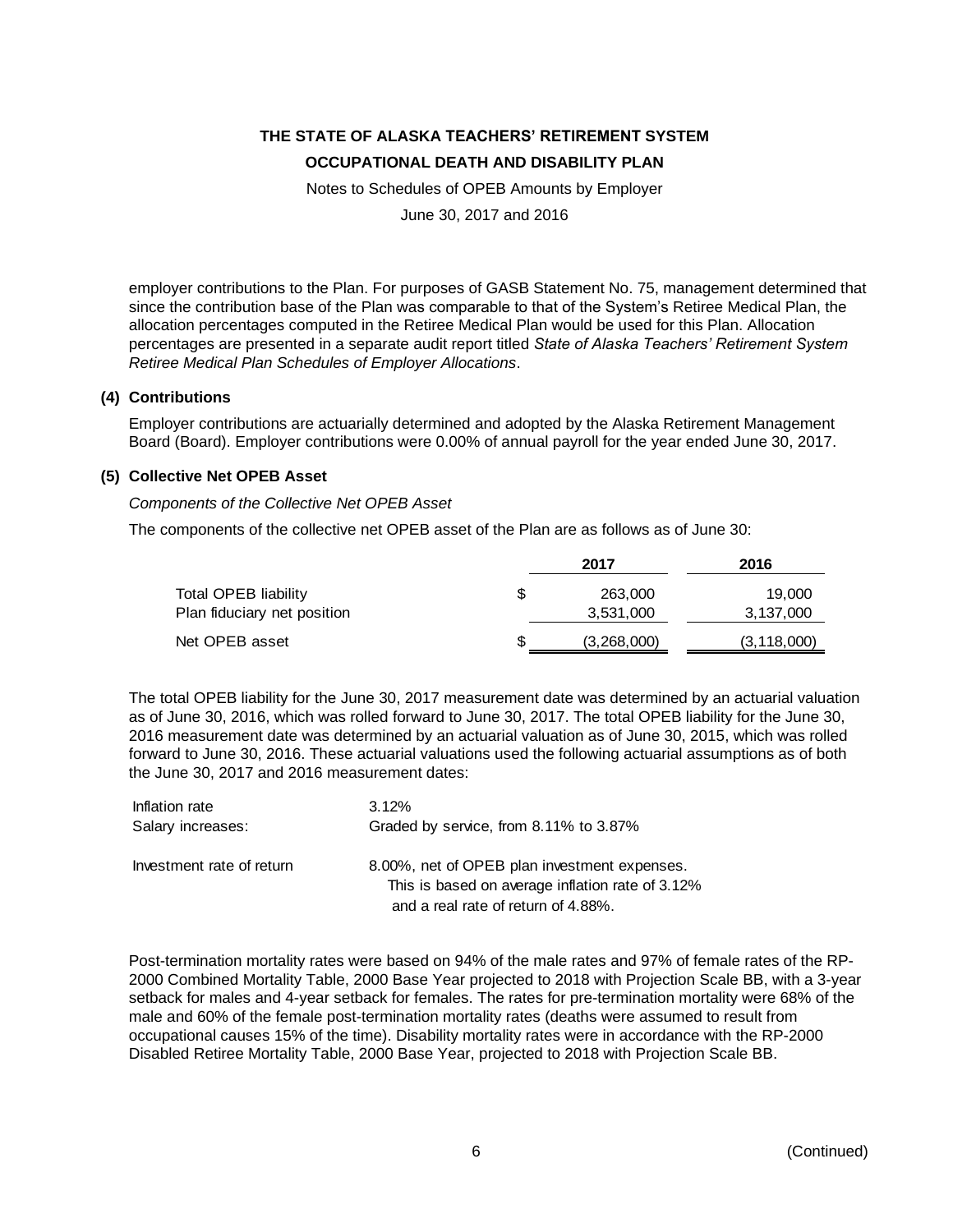Notes to Schedules of OPEB Amounts by Employer

June 30, 2017 and 2016

The actuarial assumptions used in the June 30, 2016 and 2015 actuarial valuations were based on the results of an actuarial experience study for the period July 1, 2009 to June 30, 2013, resulting in changes in actuarial assumptions effective for the June 30, 2014 actuarial valuation adopted by the Board to better reflect expected future experience.

#### *Long-term Expected Rate of Return*

The long-term expected rate of return on Plan investments was determined using a building-block method in which best-estimate ranges of expected future real rates of return (expected returns, net of investment expense and inflation) are developed for each major asset class. These ranges are combined to produce the long-term expected rate of return by weighting the expected future real rates of return by the target asset allocation percentage and by adding expected inflation. Best estimates of arithmetic real rates of return for each major asset class included in the Plan's target asset allocations as of June 30, 2017 and 2016 are summarized in the following table (note that the rates shown below exclude the inflation component):

|                         | Long-term<br>expected real<br>rate of return |      |  |  |
|-------------------------|----------------------------------------------|------|--|--|
| Asset class             | 2017                                         | 2016 |  |  |
| Broad domestic equity   | 8.83%                                        | —%   |  |  |
| Global ex-U.S. equity   | 7.79                                         | 5.55 |  |  |
| Intermediate treasuries | 1.29                                         |      |  |  |
| Opportunistic           | 4.76                                         |      |  |  |
| Real assets             | 4.94                                         | 3.65 |  |  |
| Absolute return         | 4.76                                         |      |  |  |
| Private equity          | 12.02                                        |      |  |  |
| Cash equivalents        | 0.63                                         |      |  |  |
| Fixed income composite  |                                              | 0.80 |  |  |
| Alternative equity      |                                              | 4.70 |  |  |
| Domestic equity         |                                              | 5.35 |  |  |
| Private equity          |                                              | 6.25 |  |  |

### *Discount Rate*

The discount rate used to measure the total OPEB liability as of June 30, 2017 and 2016 was 8.0%. The projection of cash flows used to determine the discount rate assumed that employer contributions will continue to follow the current funding policy, which meets State statutes. Based on those assumptions, the Plan's fiduciary net position was projected to be available to make all projected future benefit payments of current plan members. Therefore, the long-term expected rate of return on Plan investments was applied to all periods of projected benefit payments to determine the total OPEB liability.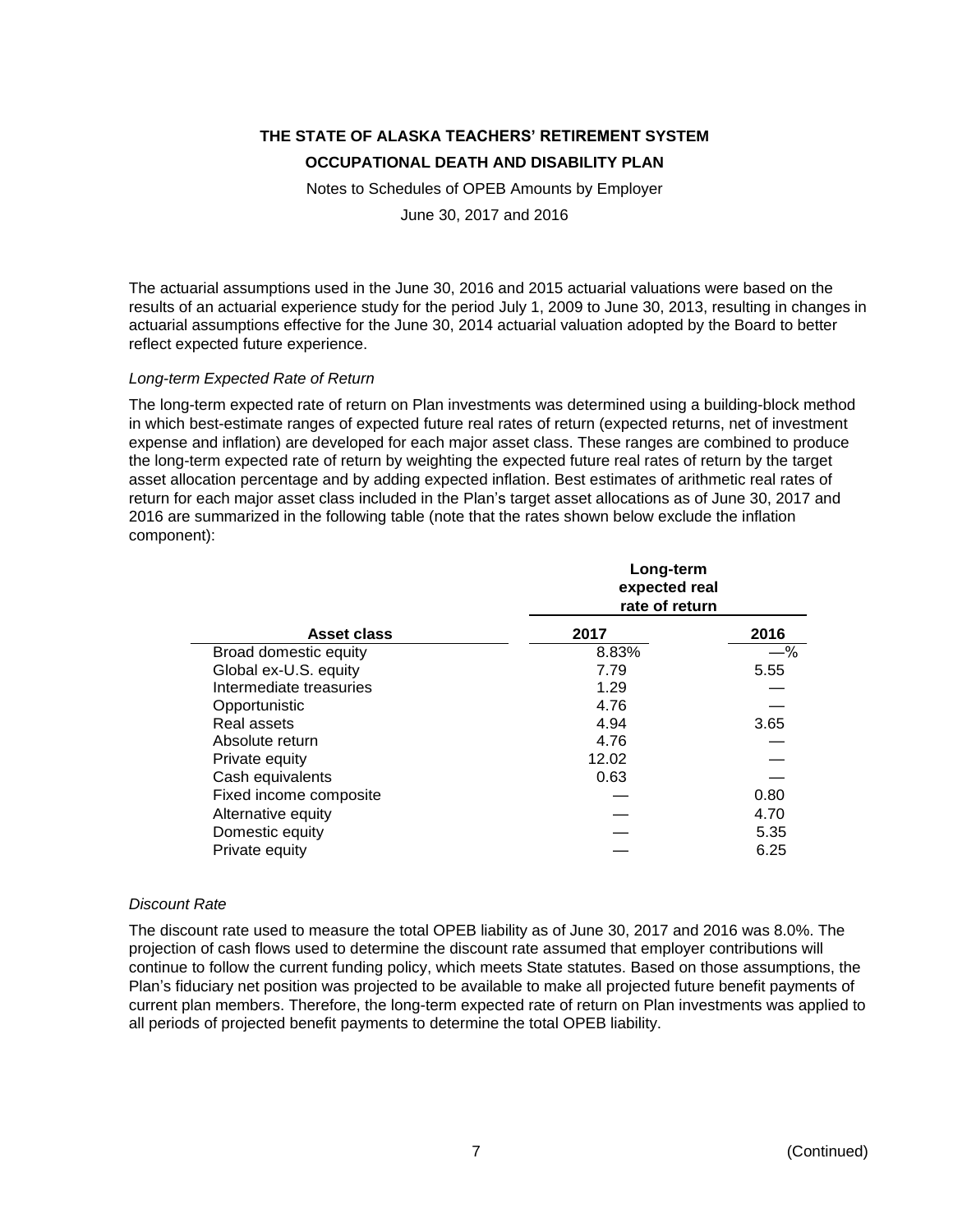Notes to Schedules of OPEB Amounts by Employer

June 30, 2017 and 2016

#### *Sensitivity of the Collective Net OPEB Asset to Changes in the Discount Rate*

The following presents the collective net OPEB asset of the Plan as of June 30, 2017 and 2016, calculated using the discount rate of 8.0%, as well as what the Plan's collective net OPEB asset would be if it were calculated using a discount rate that is 1-percentage-point lower or 1-percentage-point higher than the current rate:

|         | 1% Decrease<br>7%) | <b>Current discount</b><br>rate (8%) | 1% Increase<br>(9%) |
|---------|--------------------|--------------------------------------|---------------------|
| 2017 \$ | (3,284,000)        | (3,268,000)                          | (3,260,000)         |
| 2016 \$ | (3, 146, 249)      | (3, 118, 000)                        | (3,096,975)         |

#### **(6) Collective Deferred Outflows of Resources and Deferred Inflows of Resources**

Deferred outflows of resources relate entirely to employer specific amounts.

The following presents a summary of changes in the collective deferred inflows of resources (excluding employer specific amounts) for the year ending June 30, 2017:

|                                                                                        | Year of<br>Deferral | Amortization<br>Period |   | Beginning of<br>vear balance | <b>Additions</b> | <b>Deductions</b> | End of year<br>balance |
|----------------------------------------------------------------------------------------|---------------------|------------------------|---|------------------------------|------------------|-------------------|------------------------|
| Deferred Inflows of Resources:<br>Difference between expected and actual<br>experience | 2017                | 10.6 years             | S |                              | 15.000           | 1.415             | 13.585                 |
| Difference between projected and actual<br>earnings on OPEB plan investments           | 2017                | 5 years                |   |                              | 155.000          | 31,000            | 124,000                |
| Total Deferred Inflows of Resources                                                    |                     |                        |   |                              | 170.000          | 32.415            | 137,585                |

Amounts reported as deferred inflows of resources (excluding employer specific amounts) related to OPEB will be recognized in OPEB expense as follows:

| Year ending June 30: |                 |
|----------------------|-----------------|
| 2018                 | \$<br>(32, 415) |
| 2019                 | (32, 415)       |
| 2020                 | (32, 415)       |
| 2021                 | (32, 415)       |
| 2022                 | (1, 415)        |
| Thereafter           | (6, 510)        |
| Total                | (137, 585)      |